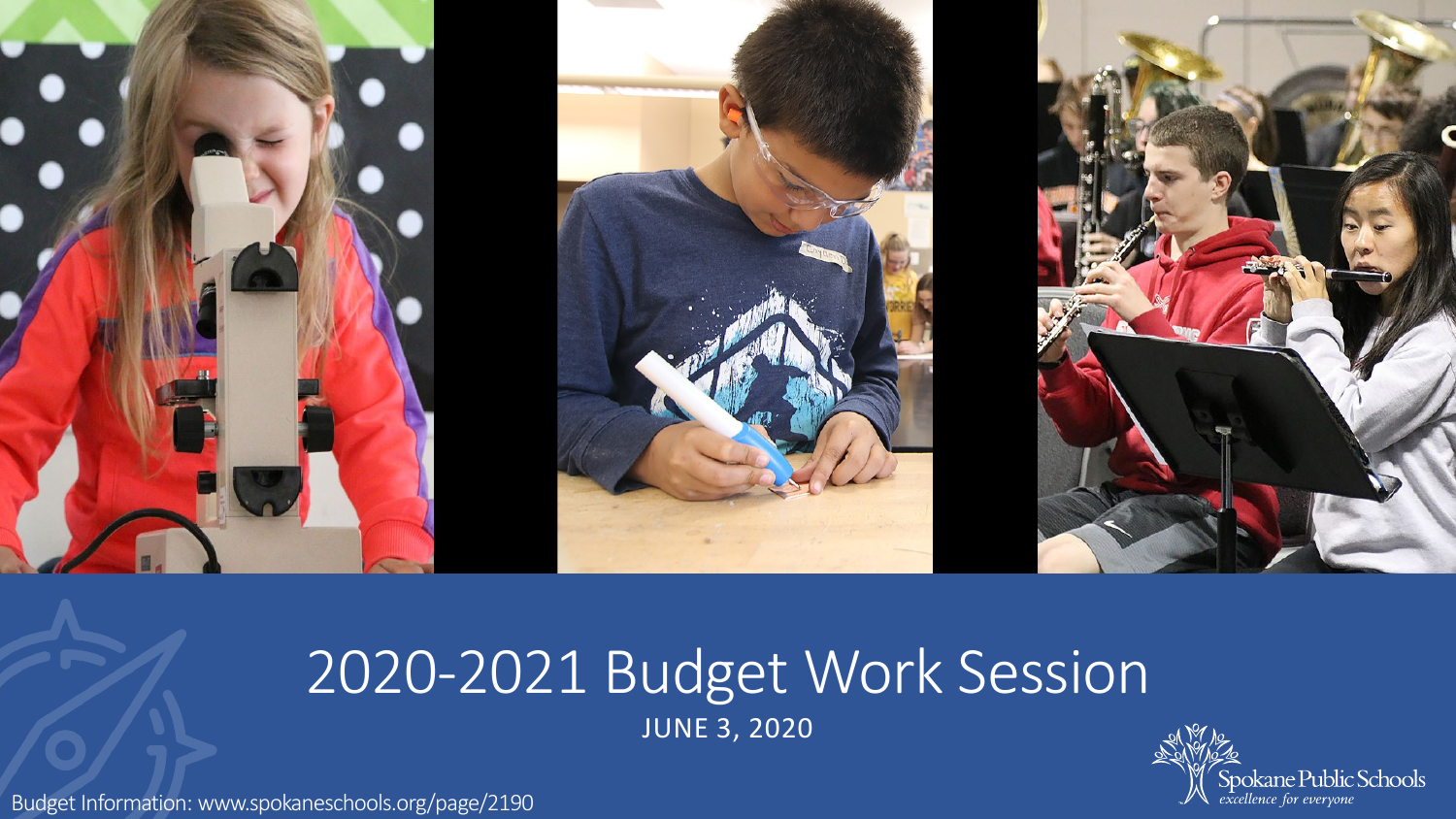



- Budget development estimates
- Targeted reductions
- Childcare options
- Budget communication activities timeline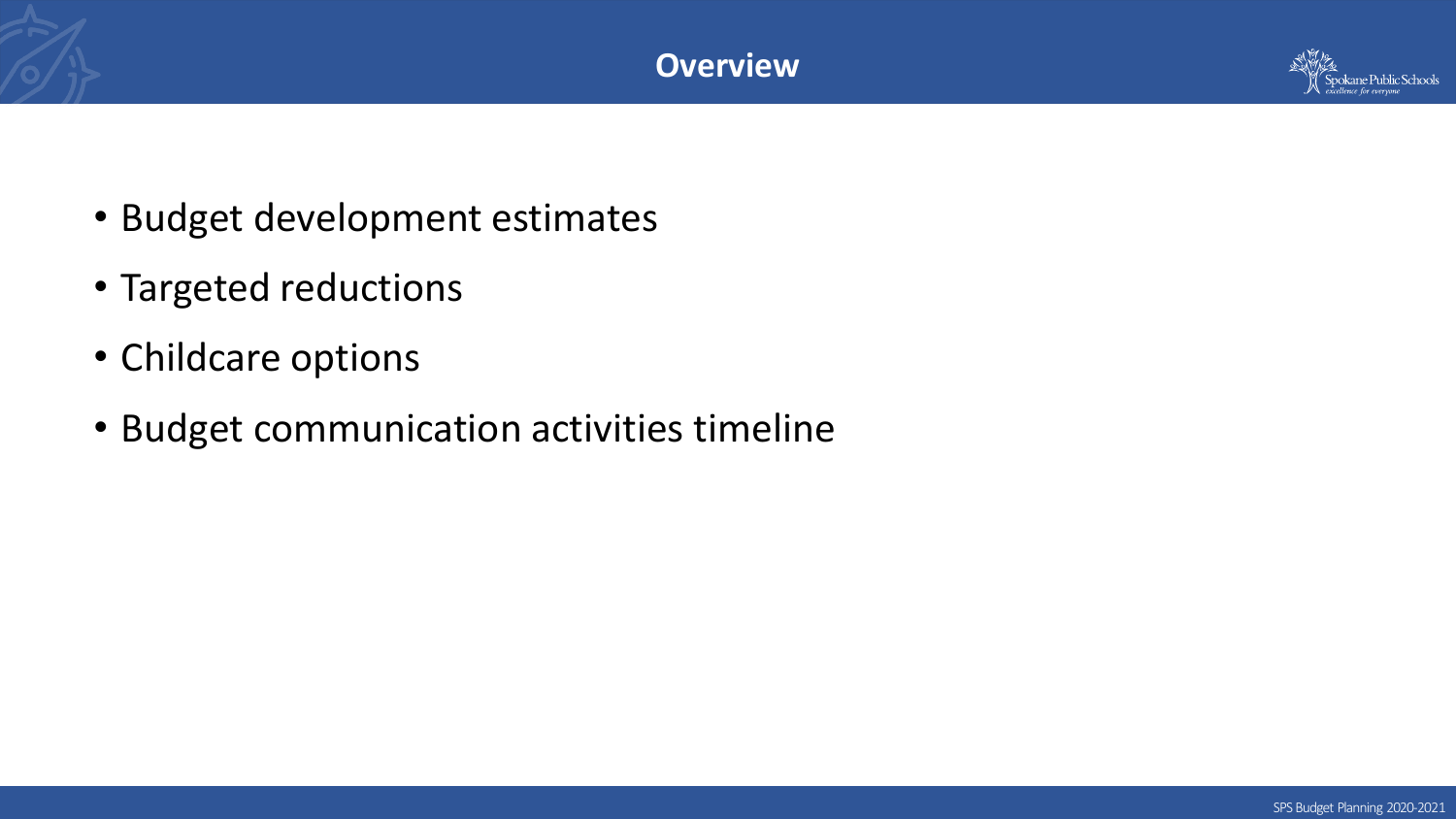

|                                                | (In Millions) |               |           |             |
|------------------------------------------------|---------------|---------------|-----------|-------------|
|                                                | 2020-2021     | 2021-2022     | 2022-2023 | 2023-2024   |
| Current EP & O Authorized Levy (Feb 2018)      | \$<br>36.6    | \$<br>18.0    | \$        | \$          |
| Estimate of EP & O Replacement Levy (Feb 2021) |               | 34.7          | 68.7      | 73.9        |
| <b>LEA Estimate</b>                            | 13.4          | 11.9          | 12.3      | 12.7        |
| Apportionment                                  | 272.5         | 274.2         | 275.8     | 277.5       |
| <b>Other Revenue</b>                           | 135.3         | 136.2         | 137.0     | 137.7       |
| <b>Total Revenue</b>                           | 457.8         | 475.0         | 493.8     | 501.8       |
| Maintenance Level Expenditures                 | 471.6         | 482.8         | 490.4     | 499.2       |
| <b>Targeted Budget Reductions</b>              | (2.0)         | (3.0)         | (3.0)     | (3.0)       |
| <b>Program Restoration</b>                     |               | 8.3           | 8.7       | 9.0         |
| <b>Opening of New Middle Schools</b>           |               |               | 4.0       | 6.0         |
| <b>Total Expenditures</b>                      | 469.6         | 488.1         | 500.1     | 511.2       |
| <b>Net Operations</b>                          | \$<br>(11.8)  | \$.<br>(13.1) | \$ (6.3)  | \$<br>(9.4) |
| <b>Beginning CAU</b>                           | 26.2          | 14.4          | 1.3       | (5.0)       |
| Ending CAU                                     | 14.4          | 1.3           | (5.0)     | (14.4)      |
| Adjusted Fund Balance % (CAU)                  | 3.15%         | 0.28%         | (1.09)%   | $(3.15)\%$  |
|                                                |               |               |           |             |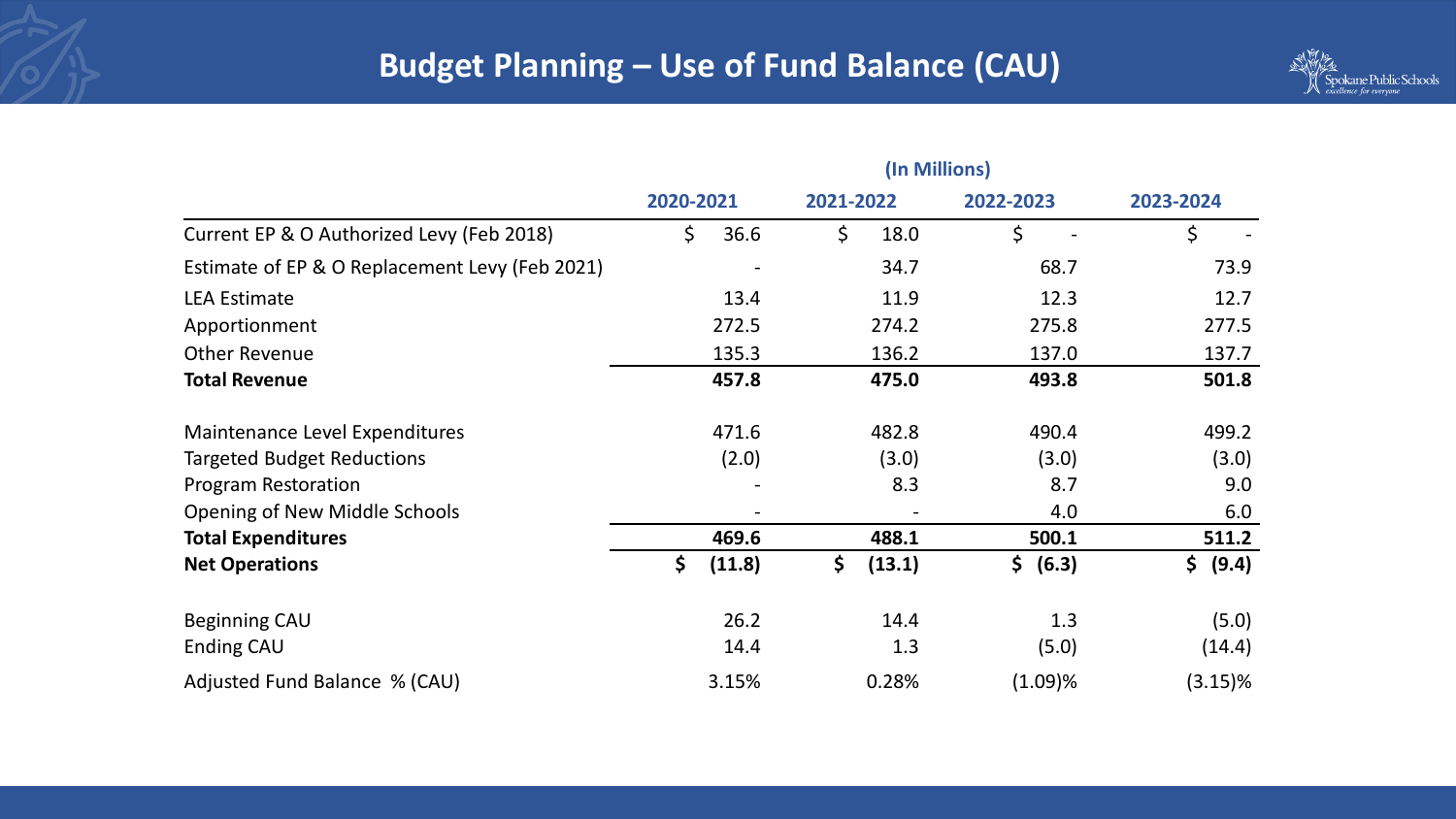

| <b>Category</b>                                                                              | <b>Sum of Cost</b>      |
|----------------------------------------------------------------------------------------------|-------------------------|
| Building location budget allocation (\$10 per student reduction to student-based allocation) | 250,000<br>$\mathsf{S}$ |
| <b>Capital Equipment</b>                                                                     | 100,000                 |
| Central administration reorganization, staffing adjustment and temporary assignments         | 1,200,000               |
| Contracted services and administrative costs                                                 | 200,000                 |
| Curriculum and assessment                                                                    | 290,000                 |
| Custodial support                                                                            | (300,000)               |
| <b>Extracurricular and extended learning</b>                                                 | 629,715                 |
| Option programming                                                                           | 60,000                  |
| <b>Professional development</b>                                                              | 120,000                 |
| Travel                                                                                       | 50,000                  |
| <b>Grand Total</b>                                                                           | 2,599,715               |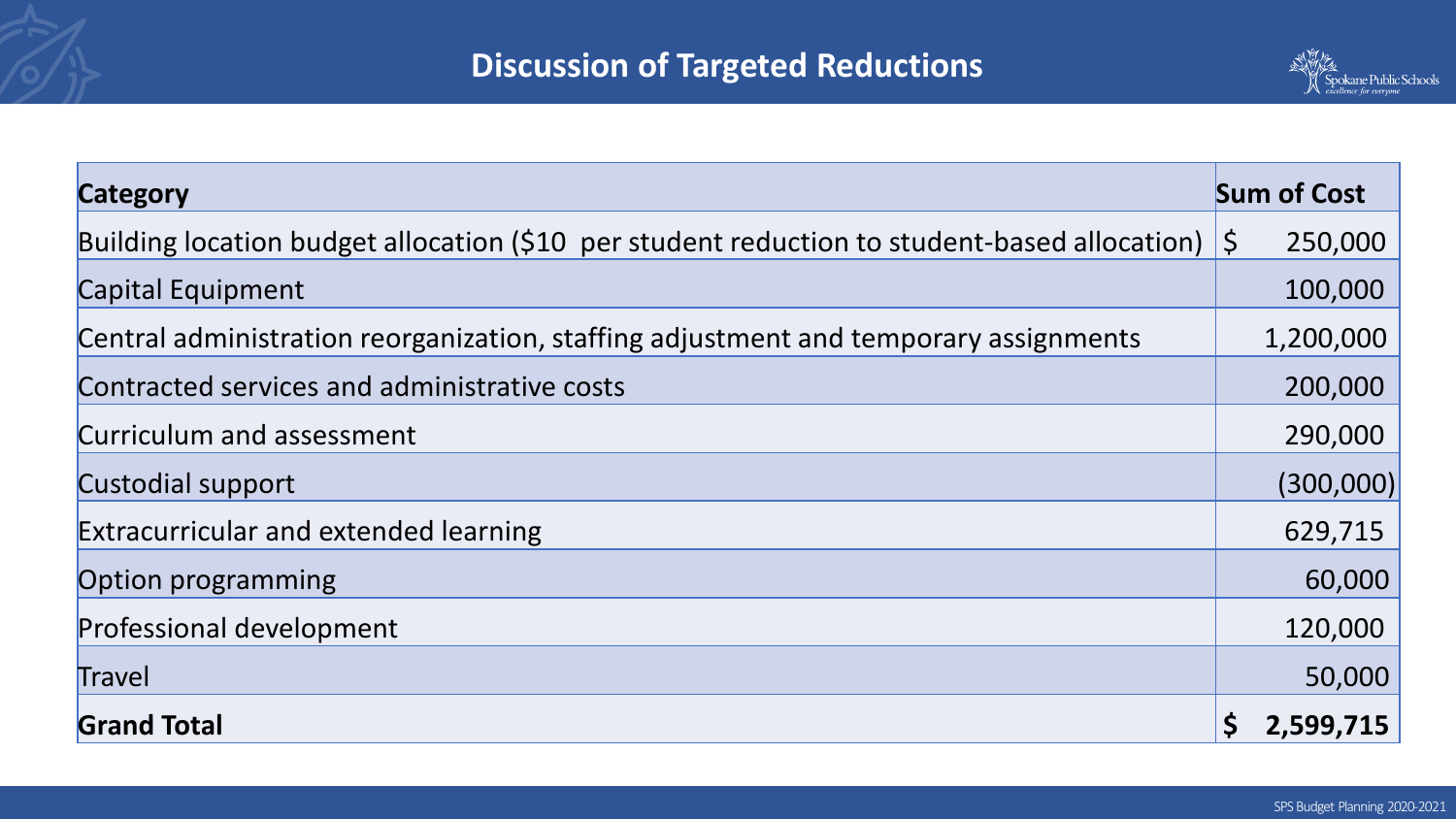

|                                                                                              | Estimated                    | Estimated     |                   |
|----------------------------------------------------------------------------------------------|------------------------------|---------------|-------------------|
| <b>Description of Preliminary Safe Start Costs</b>                                           | Cost                         | Cost          | Estimated         |
| (To be refined based on re-opening plans)                                                    | $19 - 20$                    | $20 - 21$     | <b>Total Cost</b> |
|                                                                                              | (In Millions)                | (In Millions) | (In Millions)     |
| Technology – student computers, cases, charging cords, headphones, software for computer     |                              |               |                   |
| tracking/remote management, content filter, summer staffing and additional staffing for help |                              |               |                   |
| desk                                                                                         | \$4.2                        | \$            | \$4.2             |
| Additional online instructional support software                                             | 1.0                          |               | 1.0               |
| Additional Custodial support (use substitutes to complete additional cleaning tasks)         | $\qquad \qquad \blacksquare$ | 1.4           | 1.4               |
| Increased net cost of transportation (additional routes or less revenue)                     | $\qquad \qquad$              | 5.0           | 5.0               |
| Personal protective equipment (PPE) – masks, gloves (dependent upon requirements)            | .2                           | .2            | .4                |
| Hand sanitizer, cleaning supplies                                                            | $\cdot$ 1                    | $.1\,$        | $\cdot$ .2        |
| Social distancing measures– plexiglass, floor marking for distancing, etc.                   | $\overline{2}$               |               | .2                |
| Other – to be determined as reopening plan is developed                                      | <b>TBD</b>                   | <b>TBD</b>    | <b>TBD</b>        |
| <b>Preliminary Total</b>                                                                     | \$5.7                        | \$6.7         | \$12.4            |
| <b>CARES funding available</b>                                                               |                              |               | (9.2)             |
| <b>Estimated FEMA reimbursement</b>                                                          |                              |               | (.6)              |
| <b>Costs in excess of funding</b>                                                            |                              |               | \$2.6             |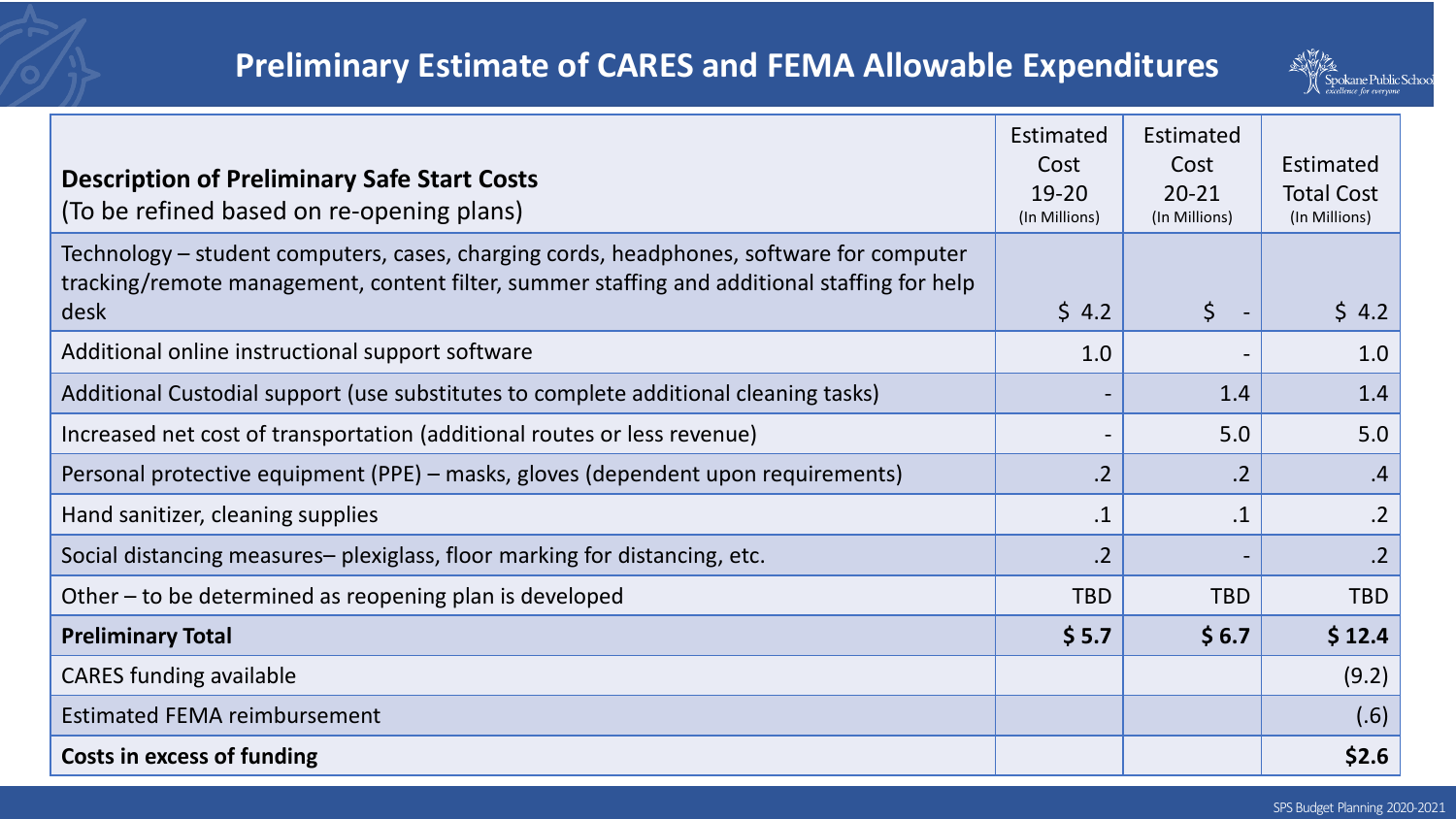

- Wednesday, June 24, 2020 Friday, August 21, 2020 (6:30 a.m. to 6 p.m.)
- Up to 4 location: (2) South, (1) North, (1) Central
- Enrollment: 30 children per location
- Daily attendance: 25-27/site
- Incoming  $1<sup>st</sup> 6<sup>th</sup>$  grade students
- Fee based program: \$45/day, required 3 day a week registration per child
- Daily activities include on-site indoor and outdoor activities that support social distancing of 6 feet for participants and staff.
- Daily procedures will include:
	- Temperature checks children and staff each day upon entry at site
	- Social distancing of 6 feet during activities
	- Hand washing and daily cleaning of toys and games used by children

\*Phase in sites beginning June 24th based on need, training and support of staff.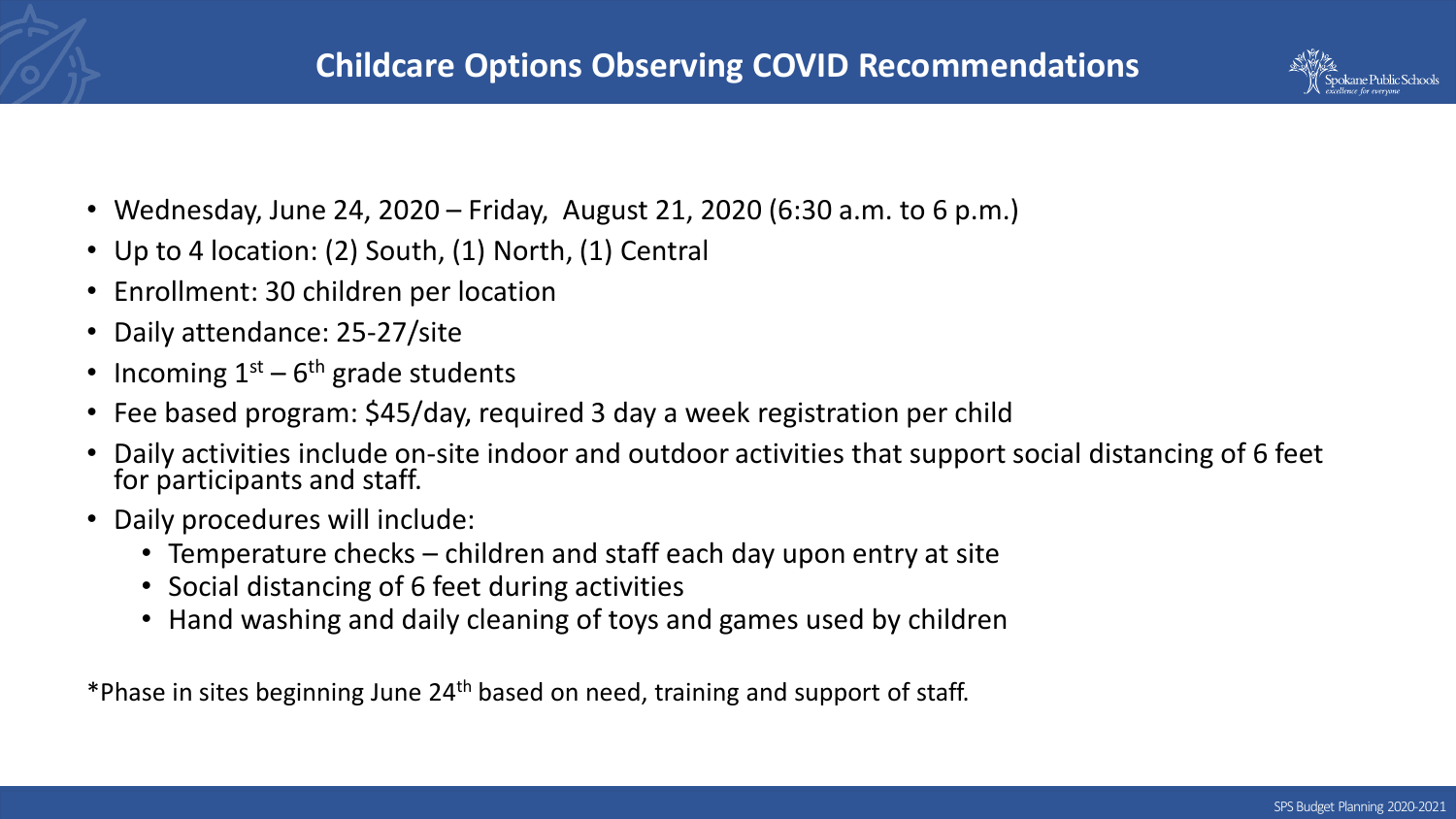### **Summer Express Financial Forecast**



|                                 | 2 Sites<br><b>for 35</b><br>days | 2 Sites<br>for $42$<br>days | <b>Total</b><br><b>Summer</b><br><b>Express</b> |
|---------------------------------|----------------------------------|-----------------------------|-------------------------------------------------|
| <b>Estimated Revenue:</b>       | \$69,775                         | \$83,700                    | \$153,475                                       |
| <b>Expenditures:</b>            |                                  |                             |                                                 |
| <b>Staffing</b>                 | 64,950                           | 77,900                      | 142,850                                         |
| Consumable supplies             | 2,625                            | 3,150                       | 5,775                                           |
| <b>Estimated Expenditures</b>   | 67,575                           | 81,050                      | 148,625                                         |
| <b>Estimated Net Operations</b> | \$2,200                          | \$2,650                     | \$4,850                                         |

Assumptions:

- 42 days of childcare (June 24 August 21) at 2 sites
- 35 days of childcare (July 6 August 21) at 2 sites
- 90-120 children  $(1^{st} 6^{th}$  grade)
- Staffing: Site Director and Activity Leaders for enrollment count
- 25 children per site
- \$45 daily parent rate
- 70% parent pay/30% DSHS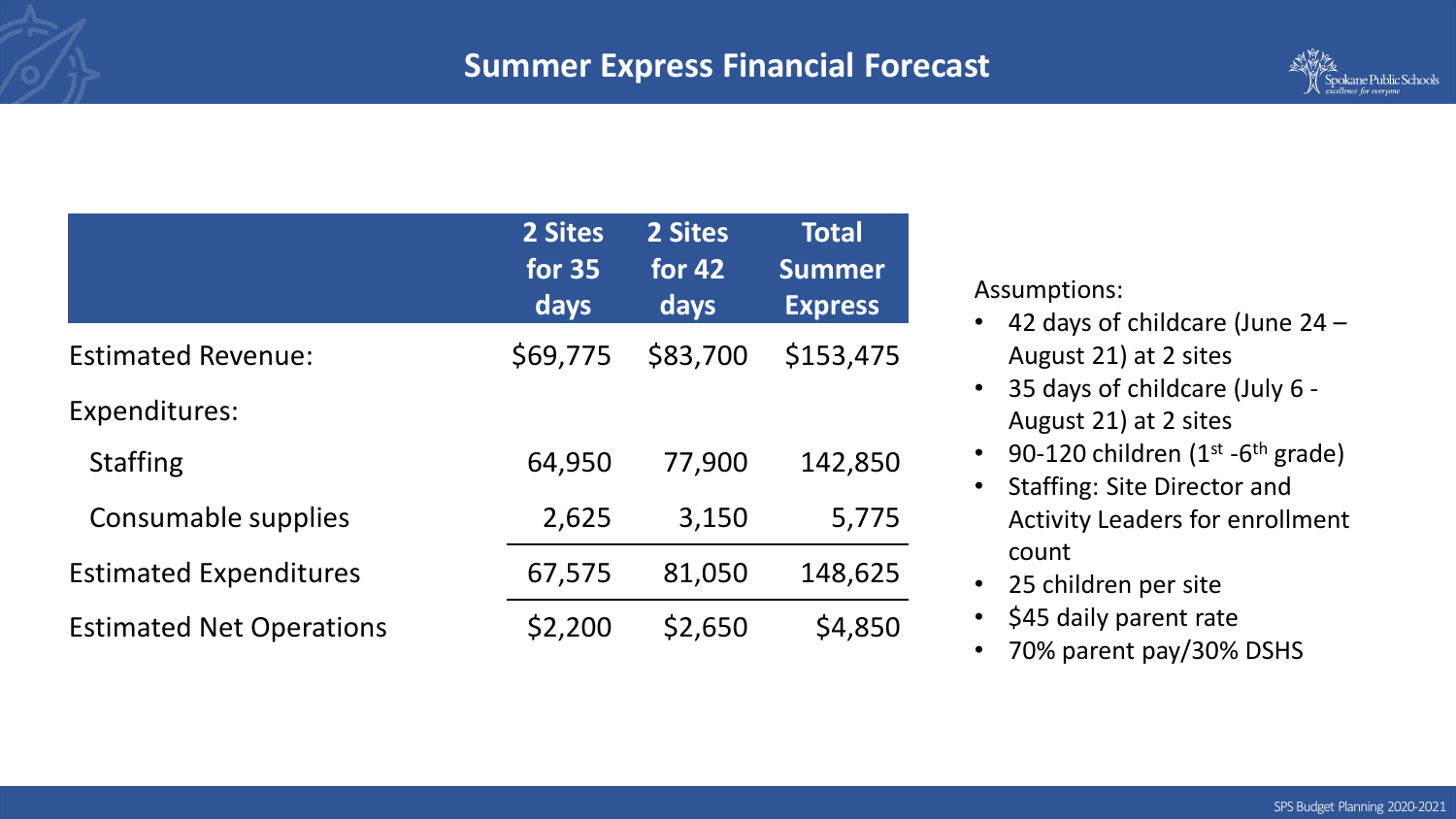

- The SHOP activity was added in the current year to support families during the Friday elementary early release schedule
- The current year budget allocation is \$230,000
	- Is there alignment with budget priorities?
- Continuation of the activity must consider our current environment and the Safe Start to school re-opening plans
	- Student health and safety
	- Staffing challenges
	- Scheduling
		- Non-traditional school schedules create uncertainty and complicate logistics
	- Equity and level of benefit
- Discussion and School Board Direction